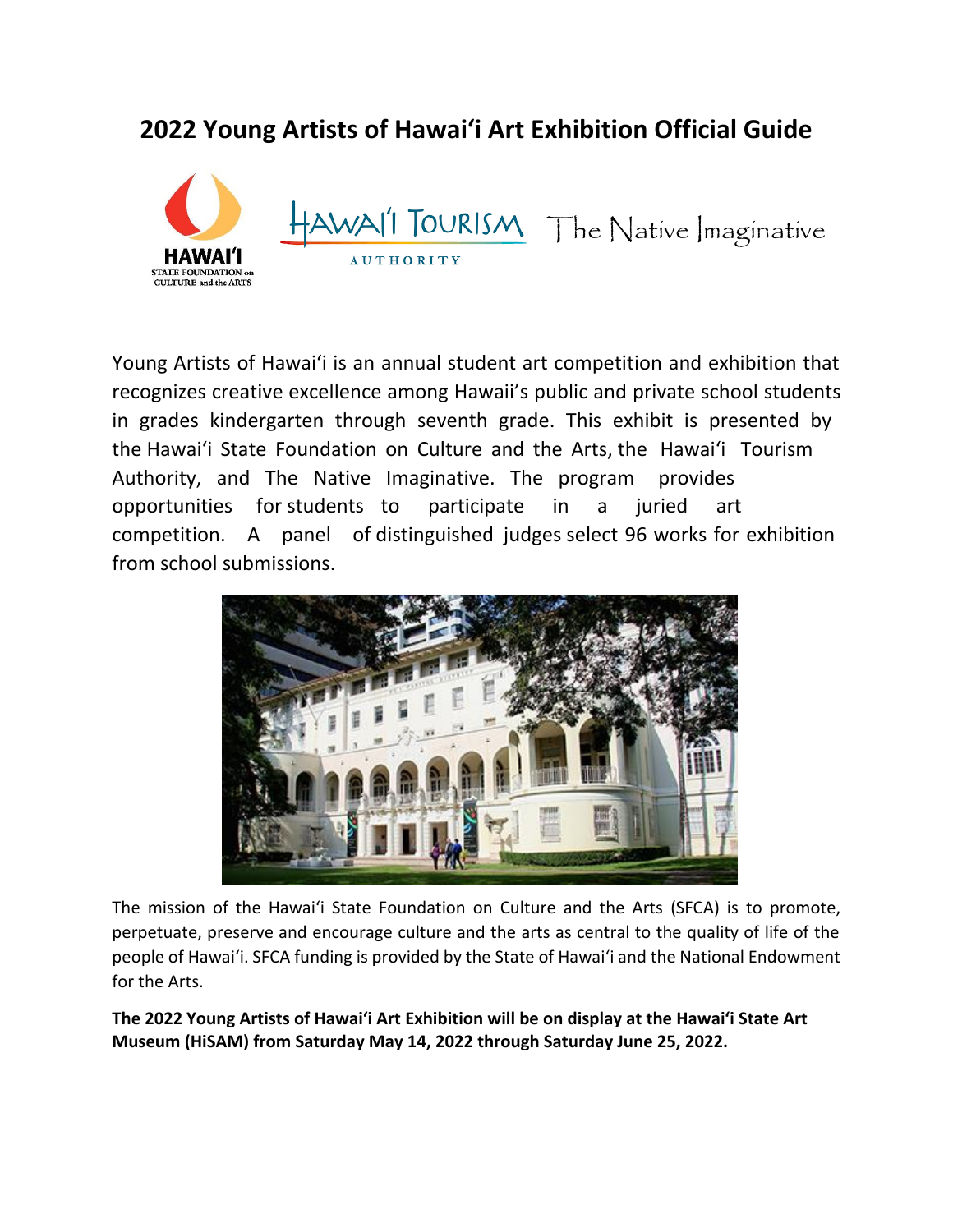

The Hawaiʻi Convention Center (HCC) showcases commissioned works by some of Hawaii's most distinguished artists. Along with this, a prominent courtyard area has been designed to exhibit student artwork from Hawai'i's schools. Thousands of visitors who come to the HCC will be able to view our islands, people, and culture through the eyes of our students' artwork.

**A replica of the 2022 Young Artists of Hawaiʻi Art Exhibition will be on display from June 2022 through March 2023 in the Pa Kamaliʻi Courtyard on the third floor of the HCC.**

### **THEME**

### **"What does good leadership look like?"**

This year's theme, posed as a question, is an exploration of the qualities of good leadership, how good leaders impact our communities, and who these good leaders are in our families, classrooms, schools, local neighborhoods, and global community. Through the incorporation of suggested classroom discussions and literature, students will be able to submit a piece of artwork to the 2022 Young Artists of Hawai'i competition that captures these discoveries pertaining to the theme.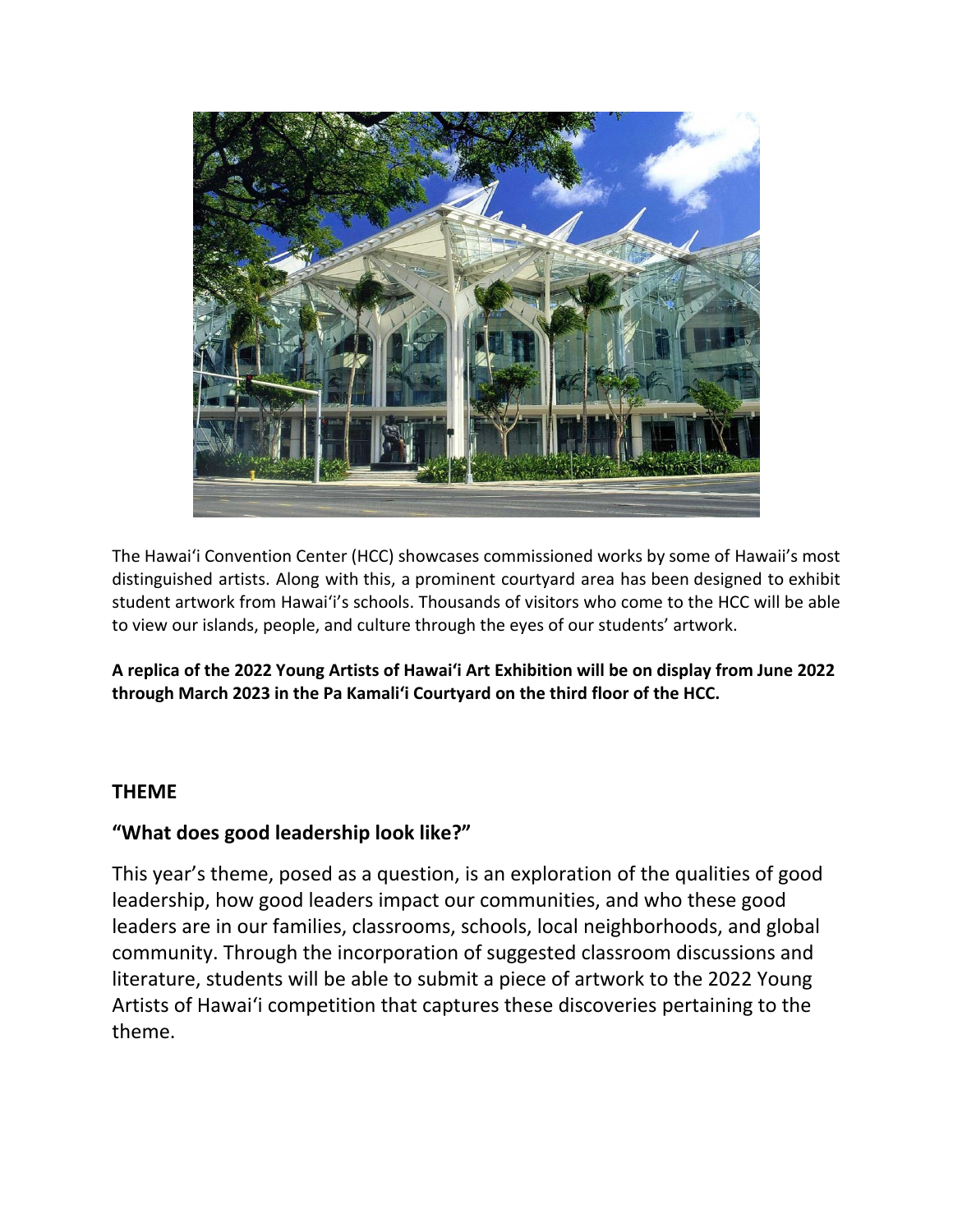### **Connecting Language Arts to Visual Arts**

We invite teachers to begin by creating a language-rich environment around the theme. Discuss what good leadership looks like to each student. Use chart paper to transcribe students' thoughts with mind mapping exercises. Read a book about a leader who made a positive impact. Discuss why communities need good leaders. Have students identify the characteristics of a good leader and who they identify as good leaders. Talk about how someone becomes a good leader and that all of us have the makings of a good leader.

Below is a list of book titles. Check with your school or community librarian for additional book titles.

### *I Am Enough*, Grace Byers

*I Campaigned for Ice Cream: A Boy's Quest for Ice Cream Trucks*, Suzanne Jacobs Lipshaw *Kamehameha: The Rise of a King*, David Kāwika Eyre *Little Dreamers: Visionary Women Around the World*, Vashti Harrison *Little Leaders: Bold Women in Black History*, Vashti Harrison *Little Legends: Exceptional Men in Black History*, Vashti Harrison *On Point*, Hena Khan *Say Something*, Peter H. Reynolds *She Leads: The Elephant Matriarch*, June Smalls *She Persisted: 13 American Women Who Changed the World*, Chelsea Clinton *The Giving Tree*, Shel Silverstein *The World's Poorest President Speaks Out*, Yoshimi Kusaba

Nā Puke Ma Ka ʻŌlelo Hawaiʻi (Books in Hawaiian Language):

*ʻAiʻai*, Kāwika Napoleon *Ke Kamaliʻiwahine Bernice Pauahi Bishop*, Julie Stewart Williams *ʻO Kamehameha III: Kauikeaouli*, Jean I. Cachola *ʻO Kamehameha IV: Alexander Liholiho*, Ruby Hasegawa Lowe *ʻO Kamehameha V: Lot Kapuāiwa*, Rosalin Uphu Comeau *ʻO Kamehameha Nui*, Julie Stewart Williams *ʻO Kāwika Kalākaua*, Ruby Hasegawa Lowe ʻO Liliʻuokalani, Ruby Hasegawa Lowe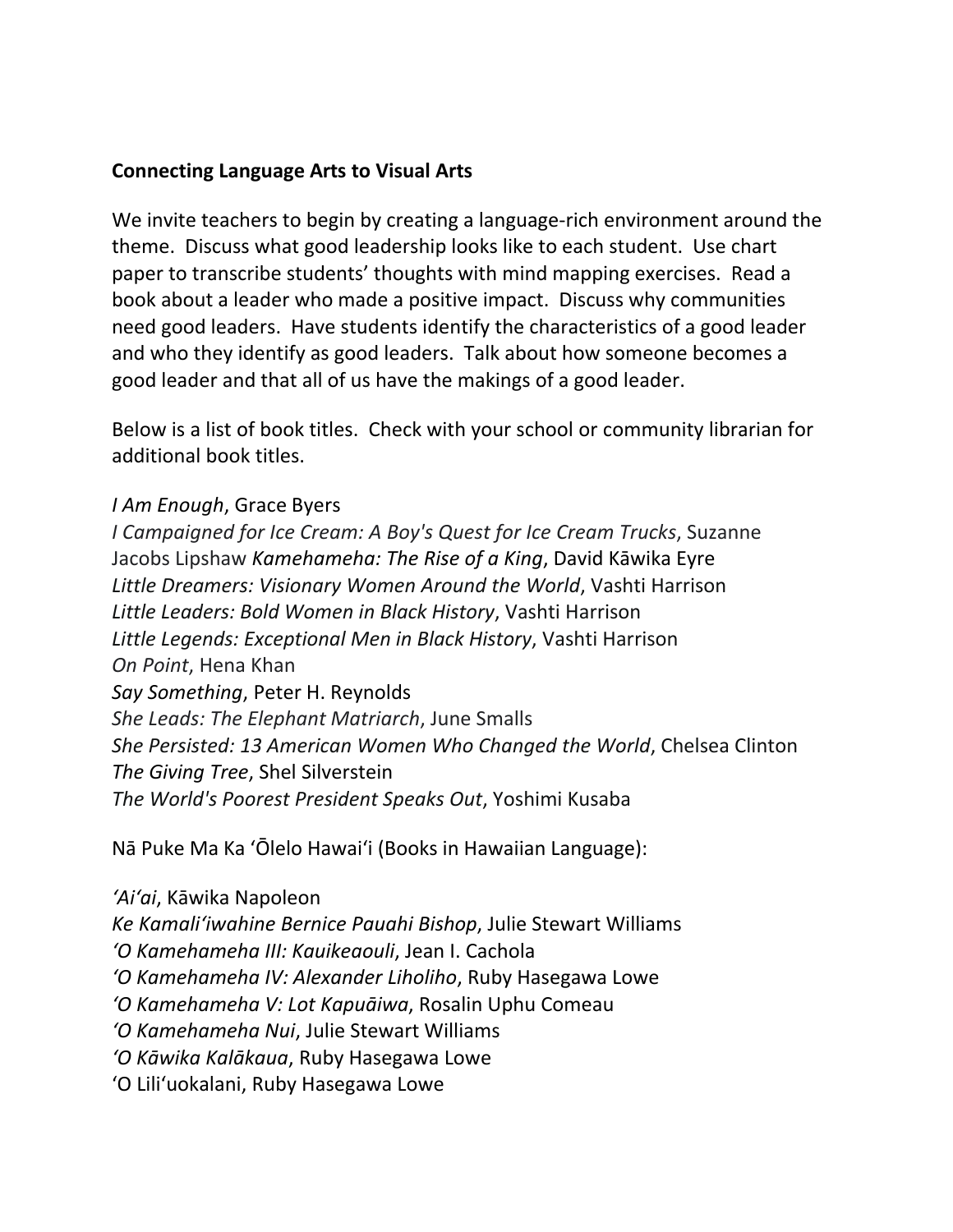After you've created this language-rich environment around the theme through books and dialogue, teachers can photograph these activities and tag the SFCA and Hawai'i State Art Museum on social media (see the contact information section). Students can end these brainstorming sessions with a show-and-tell, articulating their answer to the theme.

Finally, students can be given in-school and/or at-home time to produce a final composition for submission to the 2022 Young Artists of Hawai'i competition on a piece of 18" x 24" paper. Please see the eligibility requirements in this program guide for submission details. SUBMISSIONS ARE DUE BY APRIL 1, 2022.

## **Our Young Artists of Hawaiʻi Spokesperson**

This year, we're happy to announce that we're teaming up with a spokesperson to help us engage our students in the theme and their artistic expression of the theme. Please join us in welcoming this year's spokesperson, Taran Chun, Ed.D.



In June of 2017, Dr. Chun was selected as po'o kula (head of school) for Kamehameha Kapālama. Prior to returning to his alma mater, the 1995 KS Kapālama graduate served as principal of Mountain View High School in Orem, Utah.

Over the course of his educational career, Chun was also lead consultant for Mana Charter School in West Valley, Utah, and served as principal at Granite Park Junior High Additionally, he served as a trustee for Utah Valley University and as an adjunct professor University of Utah and Argosy University.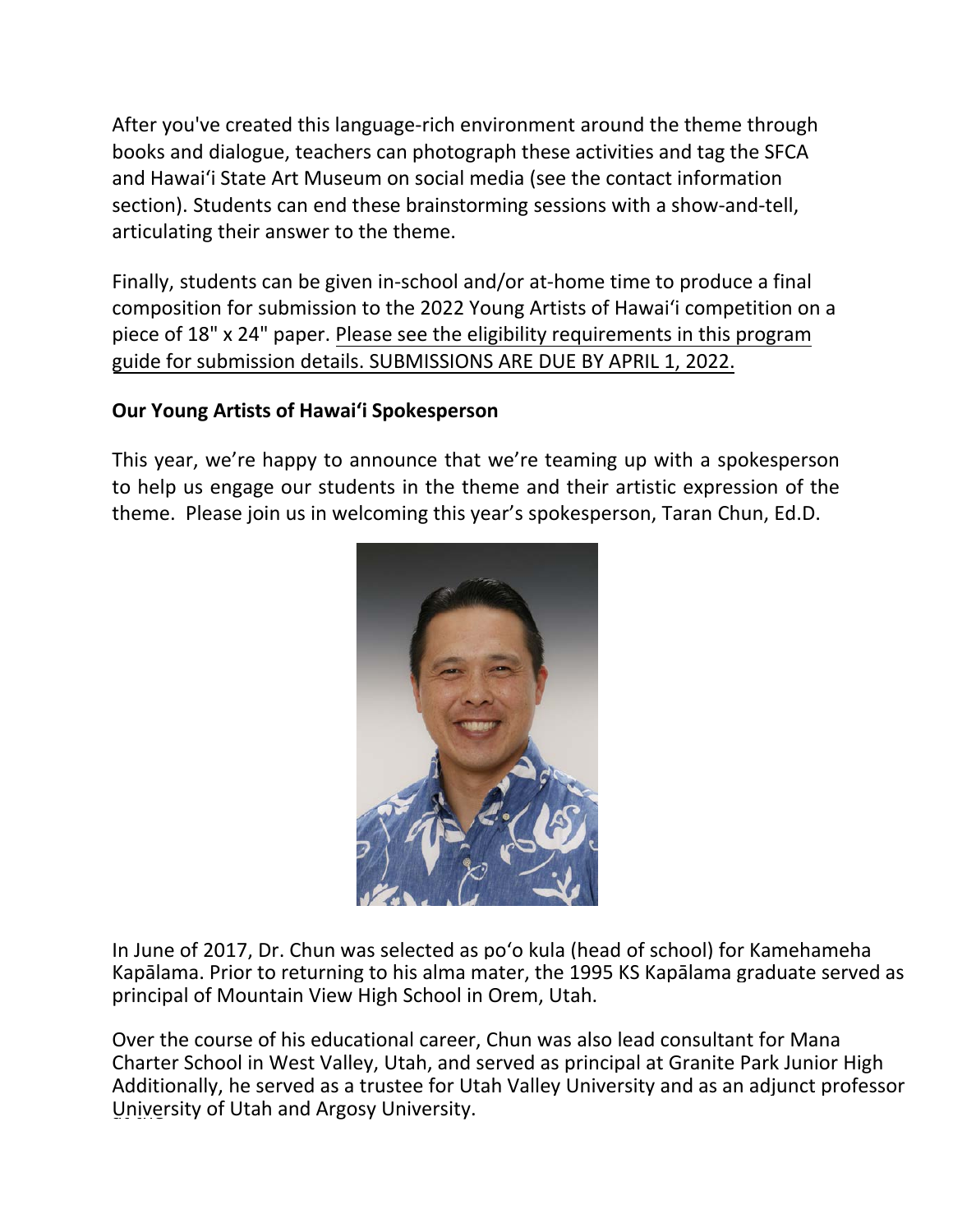The Wahiawā native attended Brigham Young University in Provo, Utah, and earned a BS in physical education pedagogy, K-12 and a M.Ed. in educational leadership prior to receiving an Ed.D. in educational leadership and policy at the University of Utah. He and his wife Nizhoni have five children.



Here's a family photo of the Chuns at ʻĀina Moana (Magic Island).

## **Video Resources Coming Soon**

Please visit the Hawaiʻi State Art Museum's YouTube Channel for video resources: [Hawai'i State Art Museum Youtube Channel](https://www.youtube.com/channel/UCHkjuXDB8QymUFzECMmGa0Q)

Video resources are also available at the Hawai'i SFCA Vimeo channel: [Hawai'i SFCA Vimeo](https://vimeo.com/hawaiisfca)

Video Library:

- Dr. Chun introduces the 2022 Theme.
- Dr. Chun reading aloud a picture book about leadership from the YAH reading list.
- Dr. Chun sharing the YAH reading list and inviting/tagging other leaders to briefly share about what leadership is and read aloud.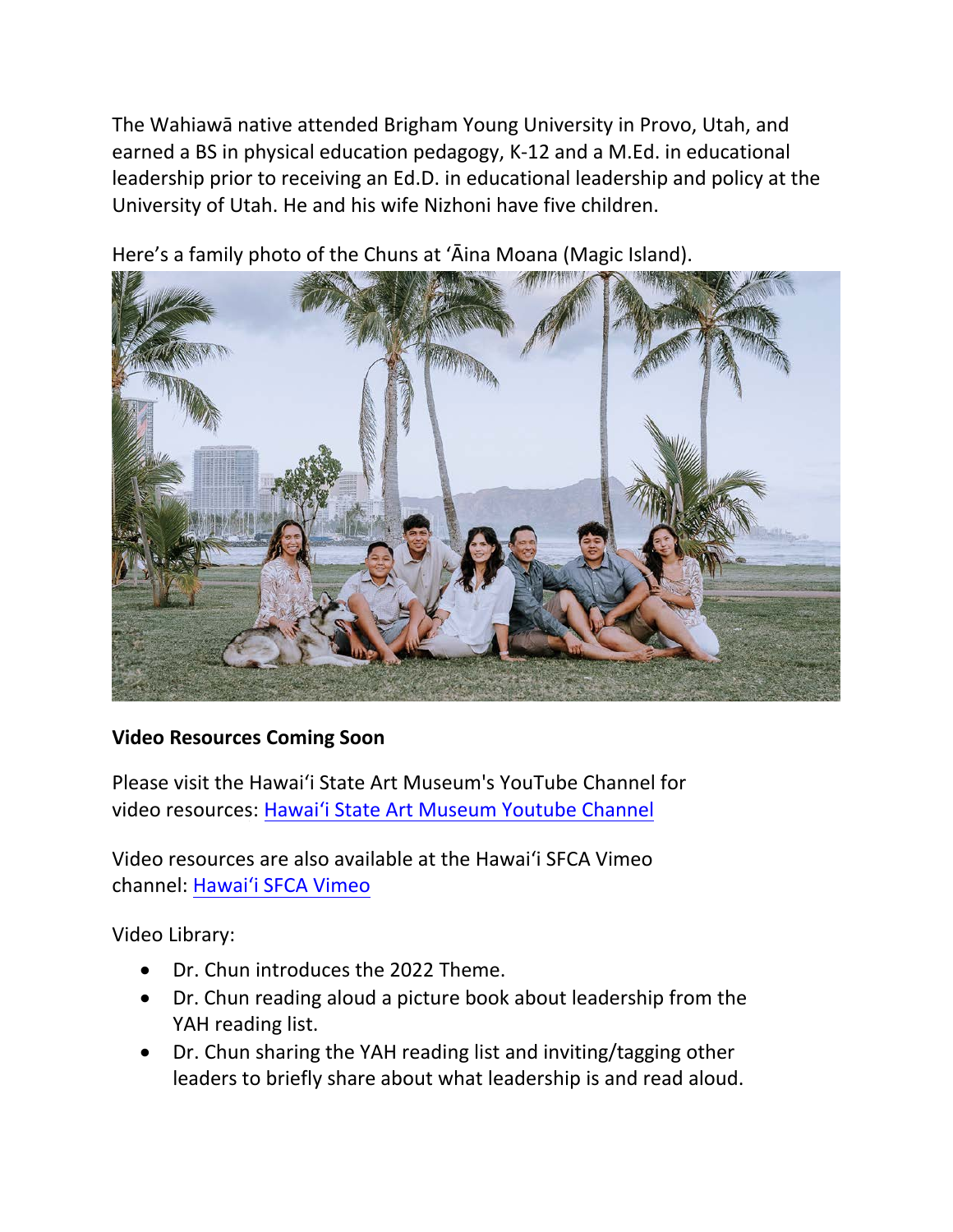#### **ELIGIBILITY**

- Any student in kindergarten to seventh grade, enrolled in a public, charter, home, or private school in Hawaii.
- One entry per student. Work created by two or more students will not be accepted.
- Only current work for the year will be accepted. Please do not submit work that was entered in a previous year.

#### **FORMAT**

- 18" x 24" size white or colored paper.
- No frames. Students should work to the edge of the paper.
- Artwork must have a HORIZONTAL orientation.
- Do not mat or frame the artwork.
- Artwork may be signed by the student in the lower-right-hand corner in small letters ON THE BACK OF THE ARTWORK.
- The artwork can be created using any medium available as long as the art is twodimensional and will lay flat.

#### **ENTRY FORM**

- Submit with two copies of the entry form. Adhere one entry form to the back left corner of the artwork; tape the second on top of the first entry form.
- Type in entry form, if possible. Entry form must be legible and complete. No nicknames.

#### **INVENTORY FORM**

- Please complete the attached inventory form and turn in with the artwork.
- Keep a duplicate of the inventory form for your own file.
- Type entry form, if possible.

#### **SUBMISSION DEADLINE:**

Postmarked or in-person turn in by **April 1, 2022**:

**c/o Young Artist of Hawaiʻi Hawaiʻi State Foundation on Culture and the Arts 250 South Hotel St., Second Floor Honolulu, Hawaii 96813** 

Neighbor island schools can contact SFCA project manager Kamakani Konia for FedEx account postage. He can be reached at kamakani.p.konia@hawaii.gov. Entry forms attached.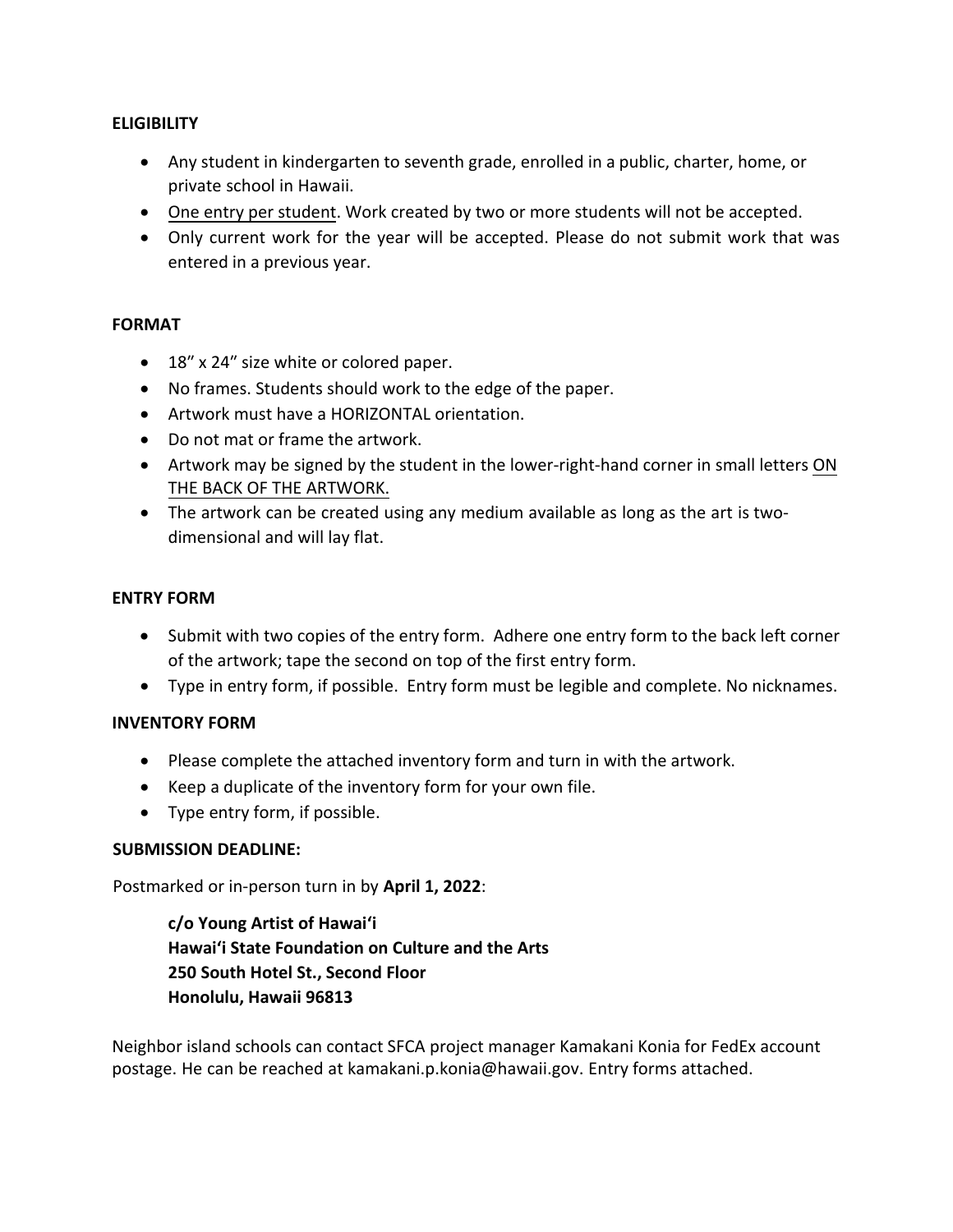#### **EXHIBIT DATES**

May 14, 2022 to June 25, 2022 at the Hawaiʻi State Art Museum

Hawaiʻi State Art Museum, second floor of the No.1 Capitol District Building 250 South Hotel St. Honolulu, HI 96813

#### **ARTWORK RETURN**

- Selected original artwork will be returned to the current school, designated on the 2022 Young Artists of Hawaii Art Exhibition Entry Form, after the exhibit is closed.
- Non-selected artwork will be returned to the current school, designated on the 2022 Young Artists of Hawaii Art Exhibition Entry Form, after adjudication is completed.

#### **ADDITIONAL INFORMATION**

The State Foundation on Culture and the Arts (SFCA) will be handling all aspects of the 2022 Young Artists of Hawaiʻi exhibit. Additional information, including entry forms, will be posted on the SFCA website as it becomes available, as well as in the SFCA's email newsletter, Facebook page (@hawaiisfca), Instagram (@hawaii sfca), (@hawaiistateartmuseum), and Twitter (@hawaii sfca). For questions please contact SFCA project managers Alexandra Skees at alexandra.skees@hawaii.gov or Kamakani Konia at kamakani.p.konia@hawaii.gov.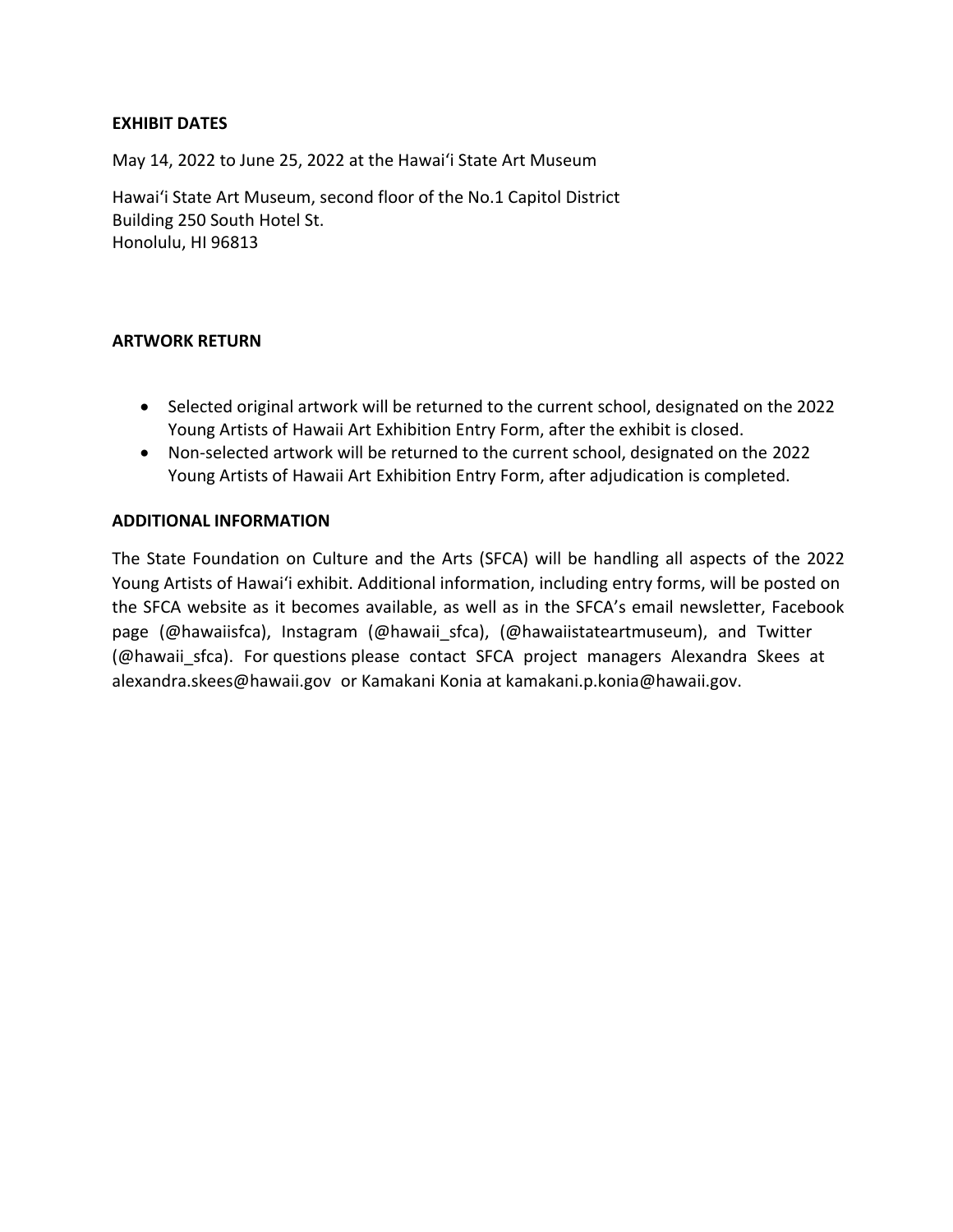#### **2022 Young Artists of Hawaiʻi**

#### **Art Exhibition Entry Form**

#### **"What Does Good Leadership Look Like?"**

**Instructions:** Please type or print entry form. Adhere one entry form to the back of the artwork; tape the second entry form on top of the first entry form in the upper-left-hand corner.

| Title (18 characters max. including spaces):                | Grade:                                        |  |  |  |
|-------------------------------------------------------------|-----------------------------------------------|--|--|--|
| What culture(s) is depicted within the artwork? (optional): |                                               |  |  |  |
| <b>Student's First Name:</b>                                | Student's Last Name:                          |  |  |  |
| Principal's Name:                                           | Principal's email address:                    |  |  |  |
| Teacher's Name:                                             | Teacher's email address:                      |  |  |  |
| School:                                                     | School Mailing Address/City/Zip Code:         |  |  |  |
|                                                             |                                               |  |  |  |
| School Phone #:                                             | School Fax #:                                 |  |  |  |
|                                                             |                                               |  |  |  |
| 2021-22 School Name (if different from current school):     | 2021-22 School Mailing Address/City/Zip Code: |  |  |  |
|                                                             |                                               |  |  |  |

Parent Authorization:

I hereby give permission to the Hawaii State Foundation on Culture and the Arts (SFCA) to use my child's artwork, name, grade, photo, and school in other exhibitions to promote art education and other publications, including, but not limited to, the State Foundation on Culture and the Arts. I understand that there will be no financial or other remuneration for the use of my child's artwork, I hereby release the State Foundation on Culture and the Arts from any liability resulting from or connected with the publication of such work, and I understand that SFCA assumes no responsibility for lost or damaged work.

\_\_\_\_\_\_\_\_\_\_\_\_\_\_\_\_\_\_\_\_\_\_\_\_\_\_\_\_\_\_\_\_\_\_\_\_\_\_\_ \_\_\_\_\_\_\_\_\_\_\_\_\_\_\_\_\_\_\_\_\_\_\_\_

Parent/Legal Guardian Name (please print)

\_\_\_\_\_\_\_\_\_\_\_\_\_\_\_\_\_\_\_\_\_\_\_\_\_\_\_\_\_\_\_\_\_\_\_\_\_\_\_